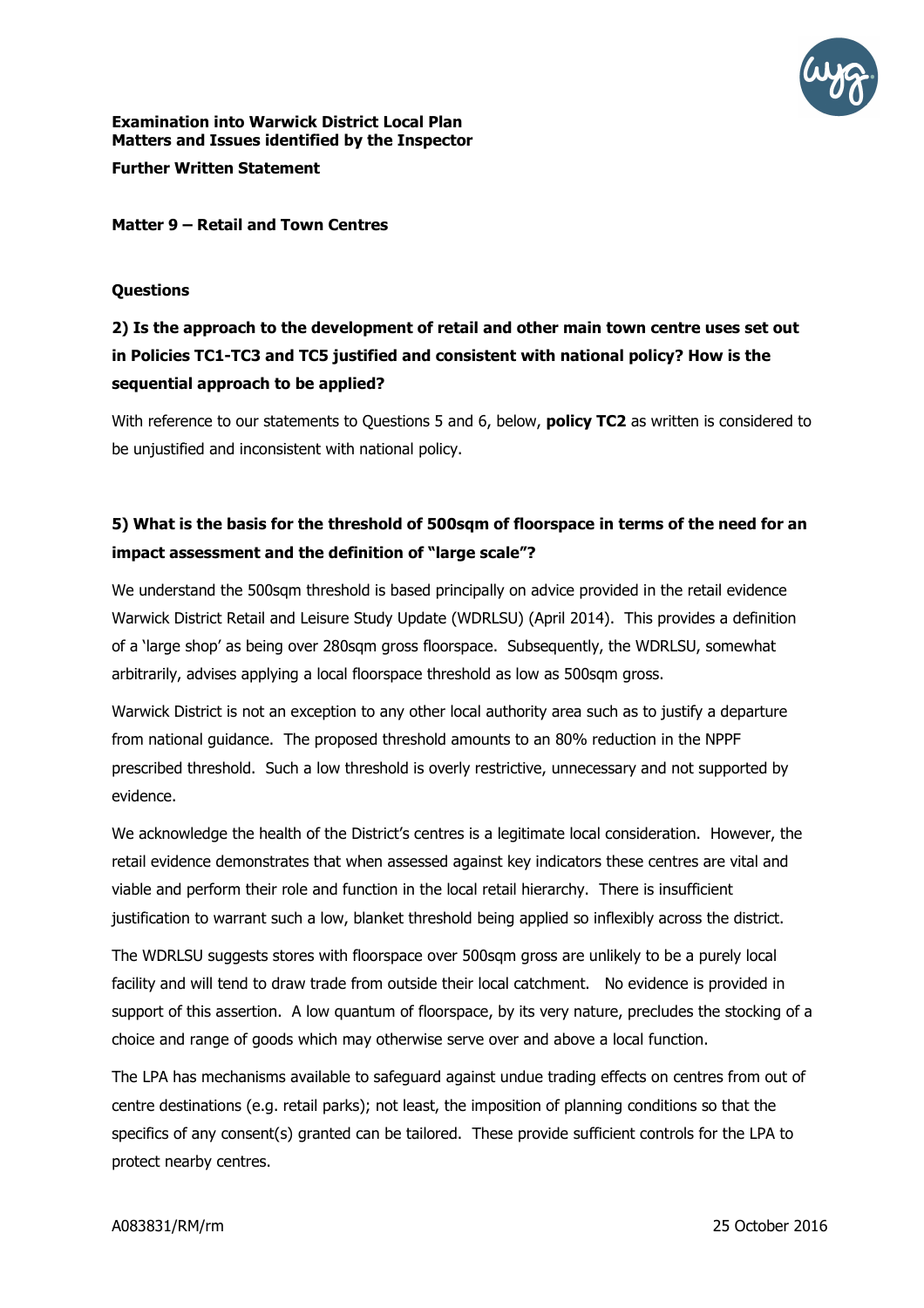

NPPF advises the scope of any impact assessment should be proportionate to the scale of the proposal and this should be agreed with the Council on a case-by-case basis. The threshold for triggering such discussions should equally be proportionate. An 80% blanket reduction of the NPPF threshold is not proportionate and overly restrictive.

Investment in business should not be over-burdened by the combined requirements of planning policy expectations (NPPF, para 21). The policy should not act as a barrier to growth but encourage local retail investment at an appropriate scale. A 500sqm threshold is unjustified and therefore unsound. It will stifle/discourage investment and is likely to result in negative implications for retail development in the District.

# 6) Is the proposed allocation at Chandos Street, Leamington (Policy TC4) appropriate and justified?

The proposed site allocation outlines the Council's aspirations for a comprehensive redevelopment. The proposed draft policy TC4 reads; 'The Chandos Street car park, as shown on the Policies Map, will provide the focus of a major town centre development proposal to comprise of retail and other appropriate main town centre uses'.

However, the allocation measures just 0.8ha. This simply will not provide the area required to deliver the policy's development aspiration. The proposed allocation of Chandos Street is not appropriate or justified.

### What is the planning history of the site?

We understand in March 2010, Wilson Bowden submitted a planning application for a retail scheme at the site, together with residential development and car parking (ref: W/10/0340). The scheme proposed 19,900sqm retail floorspace, 9 townhouses and 512 car parking spaces.

The planning application was refused  $11<sup>th</sup>$  November 2011. Reasons for refusal included:

- excessive bulk and mass;
- impact on the Conservation Area;
- loss of traditional buildings and the historic street pattern;
- impact on amenity of nearby uses and residents;
- design; and
- excessive car parking and lack of measures to promote public transport.

It has been four years since the scheme's refusal and the site's promoters have failed to bring forward any comprehensive replacement scheme, let alone one which successfully addresses the above points whilst, crucially, delivering development needs.